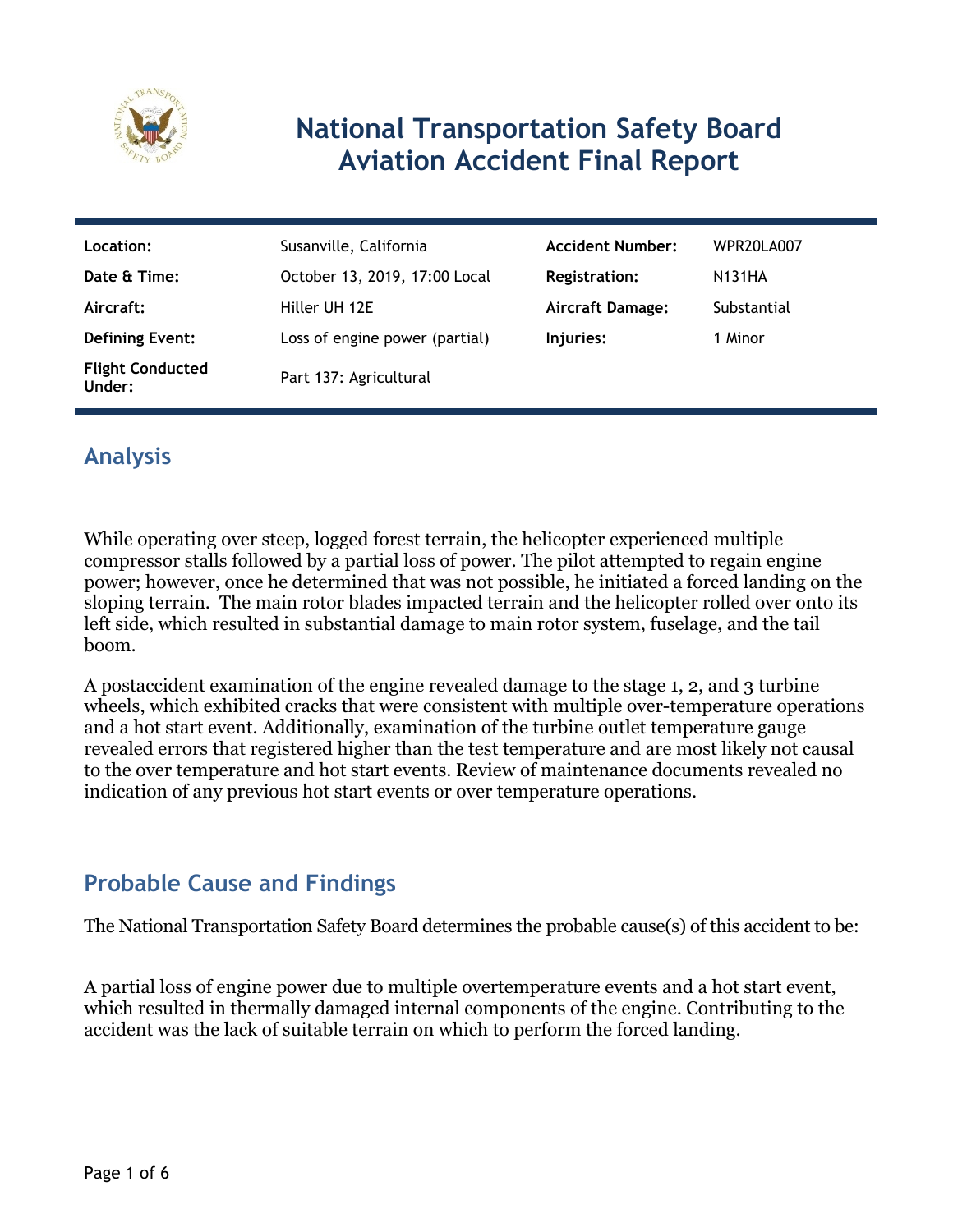Aircraft **Aircraft** Turbine section - Damaged/degraded

**Environmental issues** Mountainous/hilly terrain - Contributed to outcome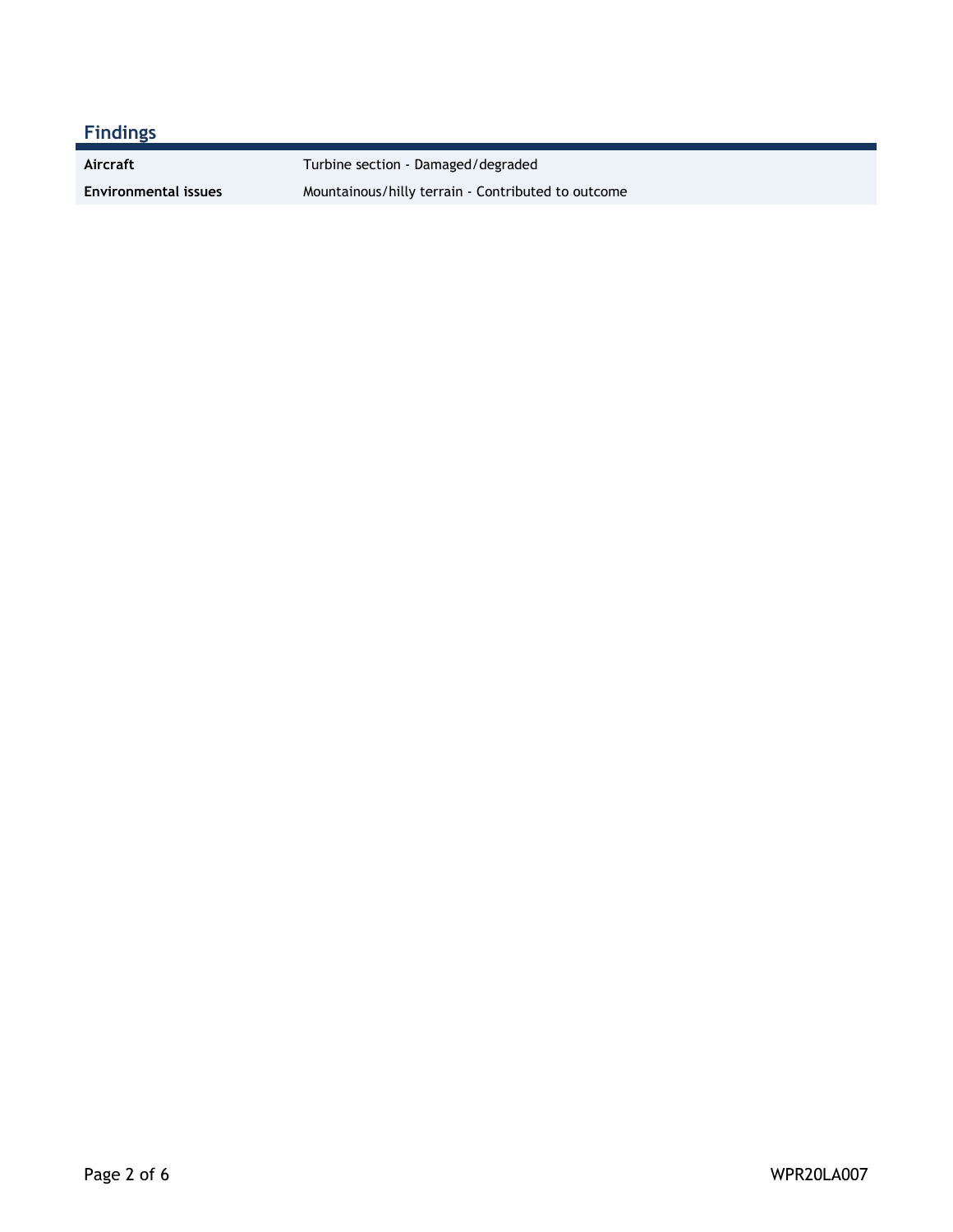### **Factual Information**

On October 13, 2019, about 1700 Pacific daylight time, a Hiller UH-12E helicopter, N131HA, was substantially damaged when it was involved in an accident near Susanville, California. The pilot sustained minor injuries. The helicopter was operated as a Title 14 *Code of Federal Regulations* Part 137 aerial application flight.

The pilot stated that he was finishing an aerial application in a remote area that featured steep logged forest terrain when the helicopter experienced two loud compressor stalls, along with a slight yaw to the left. The pilot decreased engine power and turned the helicopter downslope, to allow the engine to recover; however, continuous compressor stalls began, and engine rpm decayed. The pilot continued to fly downhill in an attempt to recover engine speed; however, once he realized that was not possible, he turned the helicopter uphill and applied collective pitch to cushion the landing. The main rotor blades struck terrain and the helicopter rolled onto its left side. The pilot stated the engine was still running when he exited the helicopter.

Postaccident examination of the recovered airframe revealed no mechanical malfunctions or failures that would have precluded normal operations. Examination of the recovered engine revealed that the stage 4 turbine wheel would not rotate with moderate hand force, and small metallic debris was found in the exhaust plenum.

The engine was removed and subsequently shipped to a Rolls Royce facility for further examination. Disassembly of the engine revealed that the stage 1 turbine wheel exhibited thermal damage with about 50% of the blade length absent, and a crack extending into the web was observed. The stage 1 nozzle and the stage 1 nozzle shield both exhibited a soot coating. The stage 2 turbine wheel exhibited thermal damage with about 25% of the blade length absent. Both stage 1 and stage 2 nozzles exhibited thermal damage with metal splatter and dirt throughout the gas path, including the stage 3 and 4 nozzles and their respective wheels. The stage 3 turbine wheel exhibited a crack in the outer rim. The stage 3 nozzle displayed no visible damage. The stage 4 nozzle exhibited flaking metal in the stage 3 blade track. The stage 4 turbine wheel exhibited no visible damage.

The stage 1 and stage 2 turbine wheels and nozzles were further examined by the Rolls-Royce Corporation Materials Laboratory. The examination revealed that the stage 1 turbine wheel crack extended radially inboard from the rim into the web and was about 1.12 inches in length. The crack initiation point exhibited signatures consistent with thermal fatigue and transitioned to an interdendritic fracture, which is consistent with an over-temperature operation. The fracture also exhibited two distinct regions, which is consistent with having formed from two separate over-temperature events. Further examination of the stage 1 turbine wheel exhibited 31 visually apparent cracks on the trailing edge side of the wheel rim and cracks in between every airfoil on the leading-edge side of the wheel rim, consistent with an over temperature event during startup operation.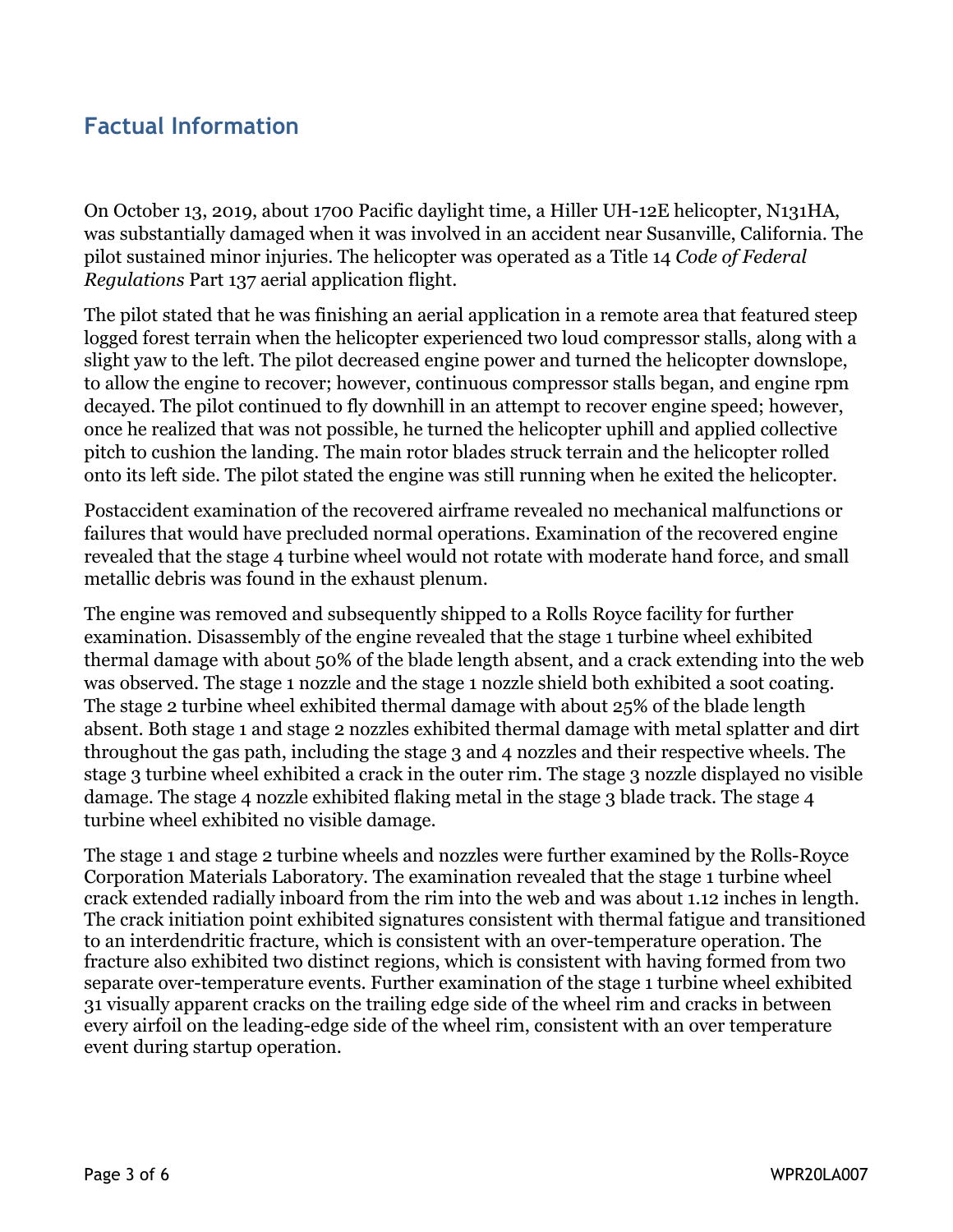Examination of the turbine outlet temperature gauge using a calibrated test set revealed that the gauge indicated inaccurate values higher than the test temperature applied to the gauge. Examination of the engine thermocouple using a calibrated test set revealed a resistance of 0.57 ohm. According to the Rolls-Royce M250-C20 series operations and maintenance document, which states in part, for harness part number 23034926, the acceptable internal resistance is, 0.50 to 0.60 ohm at room temperature.

Examination of the helicopter maintenance logbooks revealed that the most recent 100-hour inspection was performed on September 26, 2019, at 68.2 tachometer time, 12078.4 aircraft total time. No defects were noted within the logbook entry. Additional maintenance documents revealed the turbine section had been repaired on September 9, 2014, due to low power and high operating temperatures. No entries regarding any previous hot starts or over-temperature operations were noted in the maintenance logbooks.

#### **History of Flight**

| Maneuvering-low-alt flying | Loss of engine power (partial) (Defining event) |
|----------------------------|-------------------------------------------------|
| Landing-flare/touchdown    | Roll over                                       |

#### **Pilot Information**

| Certificate:                     | Commercial                                                                                                                                                                                                                                                       | Age:                              | 67, Male      |
|----------------------------------|------------------------------------------------------------------------------------------------------------------------------------------------------------------------------------------------------------------------------------------------------------------|-----------------------------------|---------------|
| Airplane Rating(s):              | Single-engine land; Multi-engine<br>land                                                                                                                                                                                                                         | Seat Occupied:                    | Left          |
| <b>Other Aircraft Rating(s):</b> | Helicopter                                                                                                                                                                                                                                                       | <b>Restraint Used:</b>            | 4-point       |
| Instrument Rating(s):            | None                                                                                                                                                                                                                                                             | <b>Second Pilot Present:</b>      | No            |
| Instructor Rating(s):            | None                                                                                                                                                                                                                                                             | <b>Toxicology Performed:</b>      | No            |
| <b>Medical Certification:</b>    | Class 2 With waivers/limitations                                                                                                                                                                                                                                 | Last FAA Medical Exam:            | July 11, 2019 |
| <b>Occupational Pilot:</b>       | Yes.                                                                                                                                                                                                                                                             | Last Flight Review or Equivalent: |               |
| <b>Flight Time:</b>              | (Estimated) 25000 hours (Total, all aircraft), 10000 hours (Total, this make and model), 25000<br>hours (Pilot In Command, all aircraft), 58 hours (Last 90 days, all aircraft), 23 hours (Last 30<br>days, all aircraft), 4 hours (Last 24 hours, all aircraft) |                                   |               |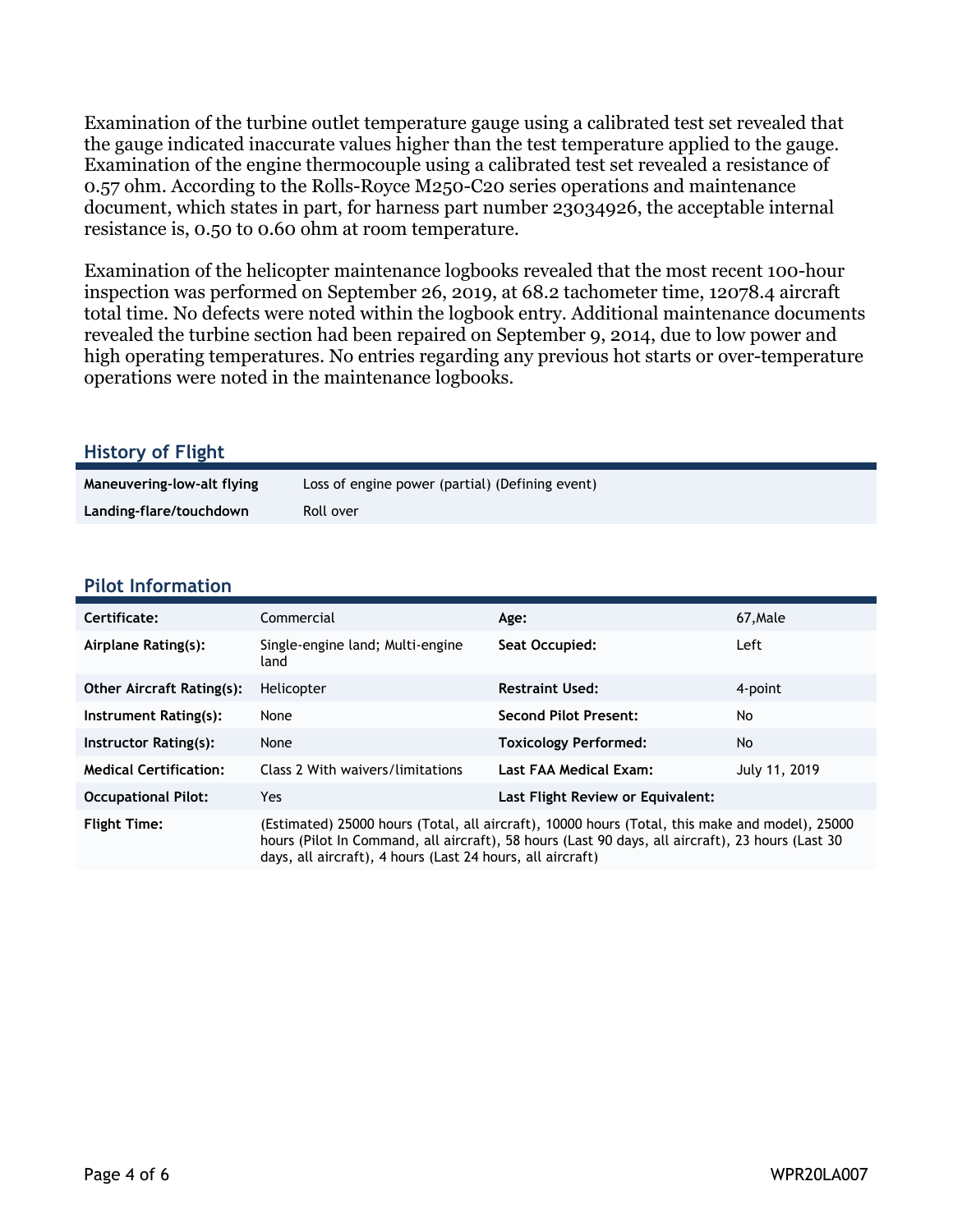## **Aircraft and Owner/Operator Information**

| Aircraft Make:                    | Hiller                      | Registration:                            | <b>N131HA</b>               |
|-----------------------------------|-----------------------------|------------------------------------------|-----------------------------|
| Model/Series:                     | <b>UH 12E</b>               | Aircraft Category:                       | Helicopter                  |
| Year of Manufacture:              | 1975                        | <b>Amateur Built:</b>                    |                             |
| Airworthiness Certificate:        | Restricted (Special)        | Serial Number:                           | HA3031                      |
| <b>Landing Gear Type:</b>         | <b>Skid</b>                 | Seats:                                   | 3                           |
| Date/Type of Last Inspection:     | September 26, 2019 100 hour | <b>Certified Max Gross Wt.:</b>          | 3100 lbs                    |
| Time Since Last Inspection:       | 10.5 Hrs                    | Engines:                                 | 1 Turbo shaft               |
| Airframe Total Time:              | 12078 Hrs                   | <b>Engine Manufacturer:</b>              | Rolls-Royce                 |
| ELT:                              | Not installed               | <b>Engine Model/Series:</b>              | 250-C20B                    |
| <b>Registered Owner:</b>          |                             | <b>Rated Power:</b>                      | 420 Horsepower              |
| Operator:                         | On file                     | <b>Operating Certificate(s)</b><br>Held: | Agricultural aircraft (137) |
| <b>Operator Does Business As:</b> | Western Helicopter Services | <b>Operator Designator Code:</b>         |                             |

### **Meteorological Information and Flight Plan**

| <b>Conditions at Accident Site:</b>     | Visual (VMC)                     | <b>Condition of Light:</b>              | Day               |
|-----------------------------------------|----------------------------------|-----------------------------------------|-------------------|
| <b>Observation Facility, Elevation:</b> | KSVE, 4149 ft msl                | Distance from Accident Site:            | 16 Nautical Miles |
| <b>Observation Time:</b>                | 16:55 Local                      | Direction from Accident Site:           | 132°              |
| <b>Lowest Cloud Condition:</b>          | Clear                            | Visibility                              | 10 miles          |
| Lowest Ceiling:                         | None                             | Visibility (RVR):                       |                   |
| Wind Speed/Gusts:                       | 10 knots $/$                     | Turbulence Type<br>Forecast/Actual:     | None / None       |
| <b>Wind Direction:</b>                  | $260^\circ$                      | Turbulence Severity<br>Forecast/Actual: | N/A / N/A         |
| <b>Altimeter Setting:</b>               | 29.9 inches Hg                   | <b>Temperature/Dew Point:</b>           | 19 ° C / -9 ° C   |
| <b>Precipitation and Obscuration:</b>   | No Obscuration; No Precipitation |                                         |                   |
| <b>Departure Point:</b>                 | Susanville, CA                   | Type of Flight Plan Filed:              | None              |
| Destination:                            | Susanville, CA                   | <b>Type of Clearance:</b>               | None              |
| <b>Departure Time:</b>                  | 07:00 Local                      | Type of Airspace:                       | Class G           |